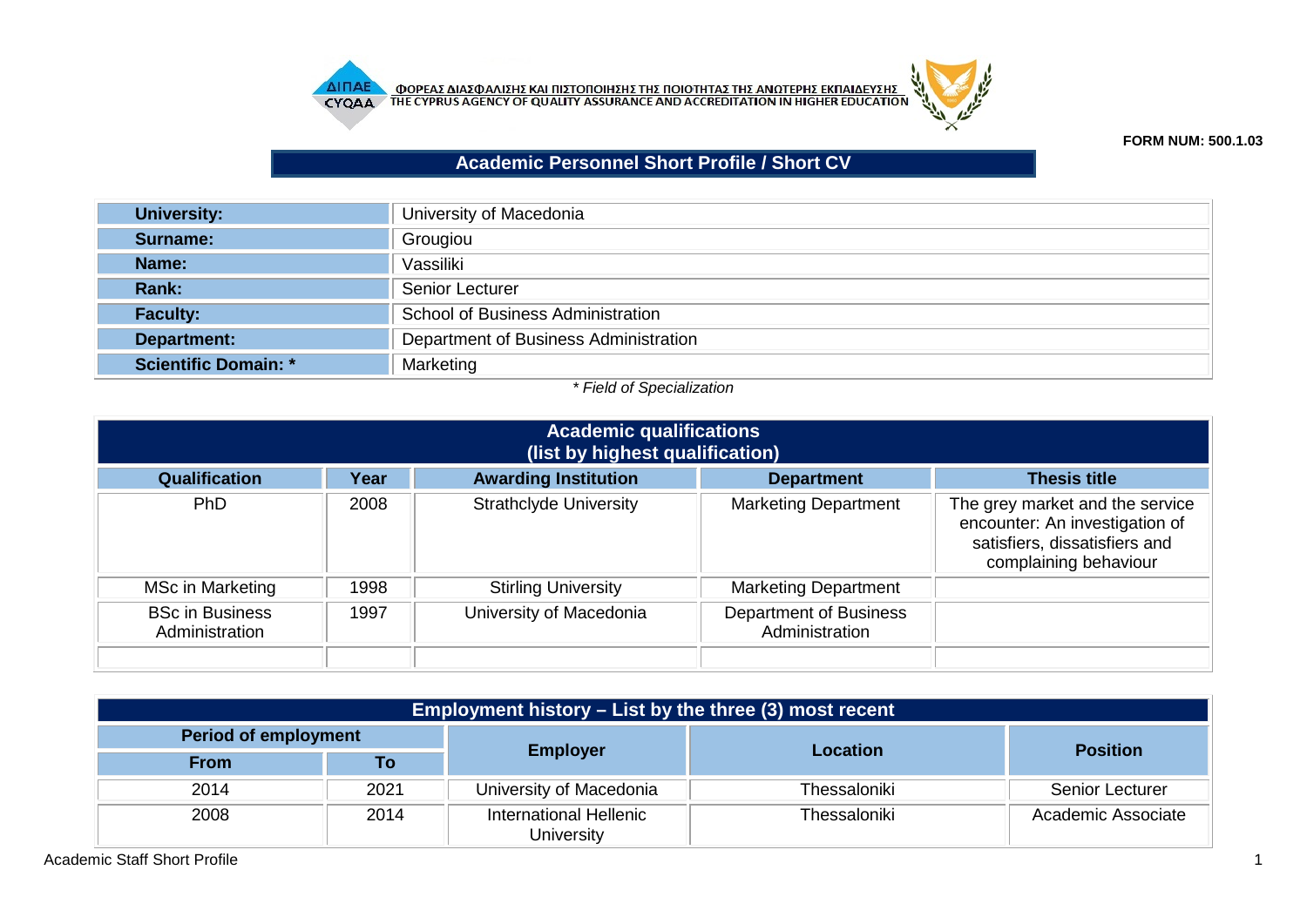| <b>OOOE</b><br><b>ZUU5</b> | 2008 | <br>Hellenic<br>Post office | <br>'hessaloniki | Quality<br>Assurance<br>Department |
|----------------------------|------|-----------------------------|------------------|------------------------------------|
|----------------------------|------|-----------------------------|------------------|------------------------------------|

| Key refereed journal papers, monographs, books, conference publications etc. List the five (5) more recent and other<br>five (5) selected - (max total 10) |      |                                                                                                                                                                                   |                                                                    |                                                                   |        |                |
|------------------------------------------------------------------------------------------------------------------------------------------------------------|------|-----------------------------------------------------------------------------------------------------------------------------------------------------------------------------------|--------------------------------------------------------------------|-------------------------------------------------------------------|--------|----------------|
| <b>Ref. Number</b>                                                                                                                                         | Year | <b>Title</b>                                                                                                                                                                      | <b>Other authors</b>                                               | <b>Journal and</b><br><b>Publisher /</b><br><b>Conference</b>     | Vol.   | <b>Pages</b>   |
| 1                                                                                                                                                          | 2021 | The impact of labour<br>unionization on CSR reporting                                                                                                                             | Chantziaras, A., Dedoulis,<br>E., Grougiou, V. and<br>Leventis, S. | Sustainability<br>Accounting,<br>Management and<br>Policy Journal | 12(2)  | 437-<br>466    |
| $\overline{2}$                                                                                                                                             | 2021 | The effects of entrepreneurial<br>orientation on job stressors<br>and the moderating role of<br>high-performance work<br>systems: Employee<br>perspectives from two<br>industries | Giannikis, S., Grougiou, V.<br>and Kapoutsis, I.                   | The International<br>Journal of<br>Human Resource<br>Management   | 32(14) | 3033-<br>3060  |
| 3                                                                                                                                                          | 2020 | Does humour influence<br>perceptions of the ethicality of<br>female-disparaging<br>advertising?                                                                                   | Grougiou, V., Balabanis,<br>G., and Manika, D.                     | <b>Journal of Business</b><br><b>Ethics</b>                       | 164    | $1 - 16$       |
| 4                                                                                                                                                          | 2020 | The impact of religiosity and<br>corruption on CSR reporting:<br>The case of U.S. banks                                                                                           | Chantziaras, A., Dedoulis,<br>E., Grougiou, V. and<br>Leventis, S. | Journal of<br><b>Business Research</b>                            | 109    | 362-<br>374    |
| 5                                                                                                                                                          | 2016 | Corporate social responsibility<br>reporting and organizational<br>stigma: The case of "sin"<br>industries                                                                        | Grougiou, V., Dedoulis, E.,<br>and Leventis, S.                    | Journal of<br><b>Business Research</b>                            | 69(2)  | $905 -$<br>914 |
| 6                                                                                                                                                          | 2011 | Senior customers' service<br>encounter preferences                                                                                                                                | Grougiou, V., and<br>Pettigrew, S.                                 | <b>Journal of Service</b><br>Research                             | 14(4)  | 475-<br>488    |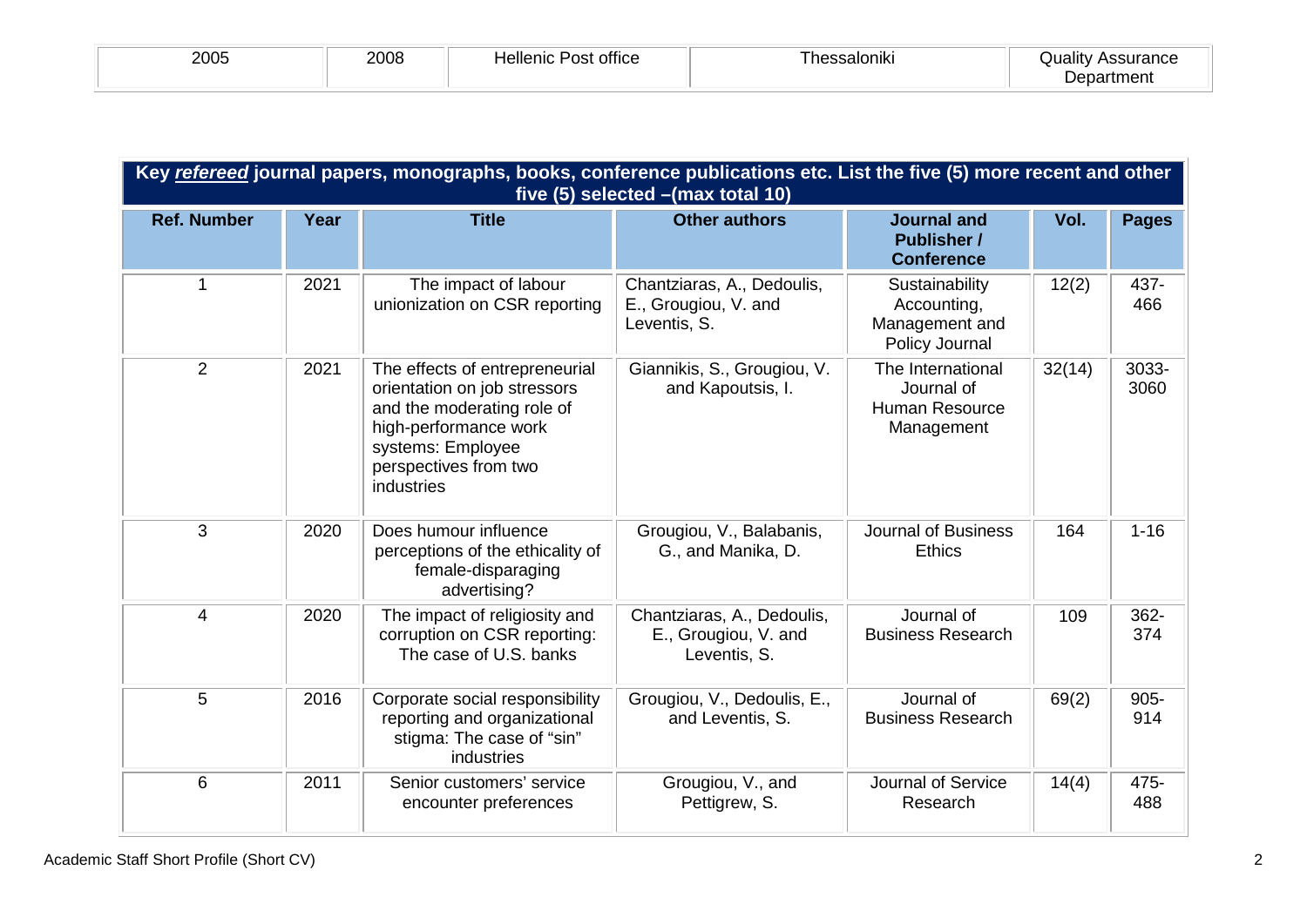| Exhibitions (where applicable). List the five (5) more recent and other five (5) selected.<br>(max total 10) |             |                                                                                             |                                   |                         |                           |
|--------------------------------------------------------------------------------------------------------------|-------------|---------------------------------------------------------------------------------------------|-----------------------------------|-------------------------|---------------------------|
| <b>Ref. Number</b>                                                                                           | <b>Date</b> | <b>Topic</b>                                                                                | <b>International / Local</b>      | Location*               | <b>Role in Exhibition</b> |
|                                                                                                              | 2018        | The strenuous effects of<br>innovation on service employees                                 | GMC 2018<br>conference            | Tokyo, Japan            | Researcher                |
| 2                                                                                                            | 2018        | The Use of Facebook and Twitter<br>by DMOs in Europe                                        | <b>TOURMAN 2018</b>               | Rhodos, Greece          | Researcher                |
| 3                                                                                                            | 2017        | The Role of Humour in Masking<br>Female-Disparaging Advertising                             | (ICCMI) 2017                      | Thessaloniki,<br>Greece | Researcher                |
| 4                                                                                                            | 2014        | The impact of early life experiences<br>on young adults' compulsive buying<br>tendencies    | North American<br>Conference 2014 | Baltimore, USA          | Researcher                |
| 5                                                                                                            | 2014        | Consumers' responses to virtue and<br>vice organic food products. Are they<br>all the same? | <b>EMAC 2014</b>                  | Valencia, Spain         | Researcher                |

\**Specify venue, geographic location etc*

| Research Projects. List the five (5) more recent and other five (5) selected<br>(max total 10) |                                                                         |                         |             |            |  |
|------------------------------------------------------------------------------------------------|-------------------------------------------------------------------------|-------------------------|-------------|------------|--|
| Ref.<br><b>Number</b>                                                                          | <b>Title</b><br><b>Project Role*</b><br><b>Funded by</b><br><b>Date</b> |                         |             |            |  |
|                                                                                                | 2006-2008                                                               | <b>GREEN-AgriChains</b> | FP7 Program | Researcher |  |

*\*Project Role: i.e. Scientific/Project Coordinator, Research Team Member, Researcher, Assistant Researcher, other*